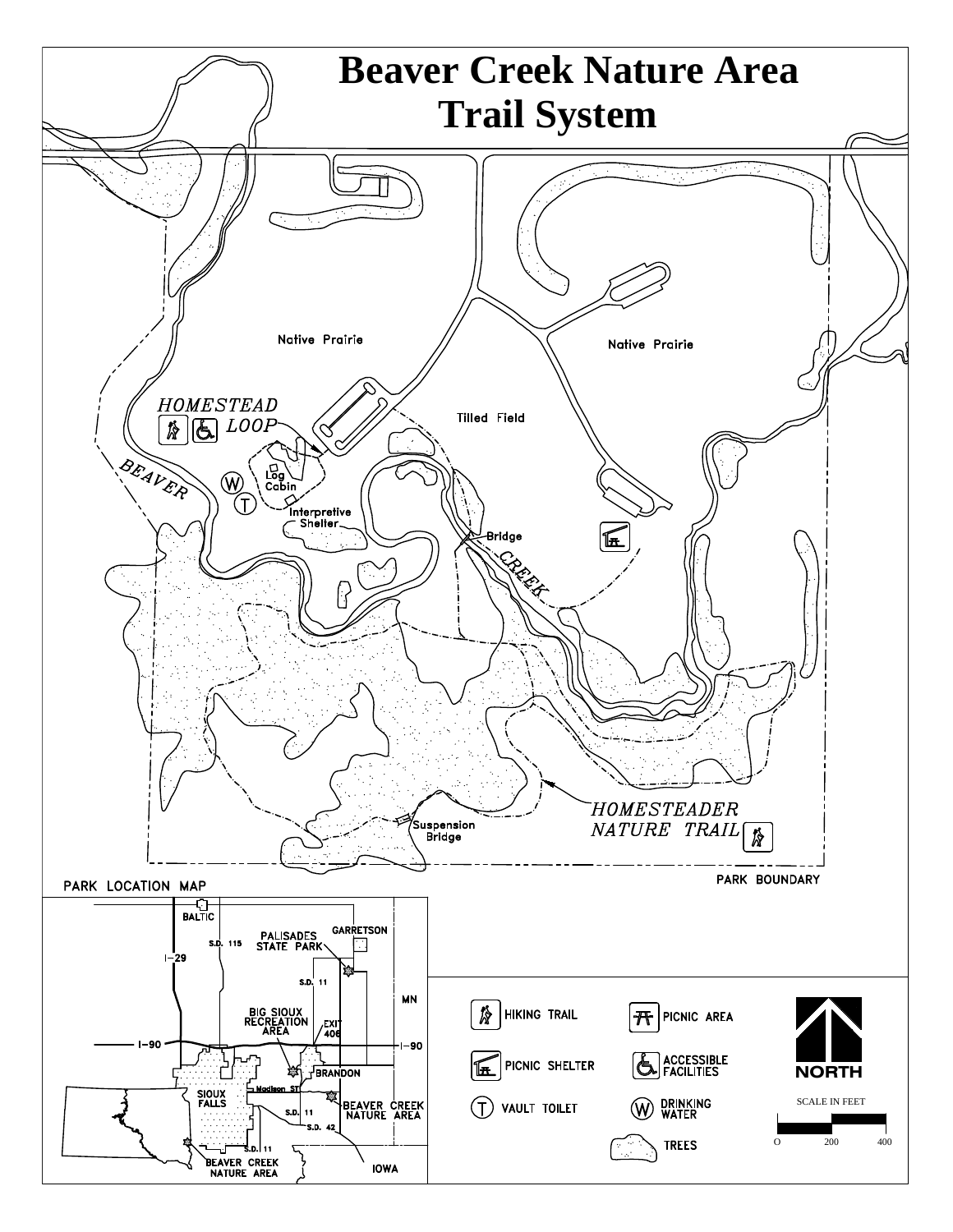# Map Legend



| Accessible Facilities          |  |
|--------------------------------|--|
| <b>Accessible Fishing Dock</b> |  |
| Amphitheater                   |  |



 $\Box$ 

Archery Trail



Bicycle Trail



Boat Ramp



**Campground** 



**Canoeing** 



Comfort Station



Cross-country Ski Trail



Disc Golf



Drinking Water



Dump Station



Electric Campsite



Entrance Station



Fish Cleaning Station



Fish Cleaning Table



Group Camping Area



Hiking Trail



Host Campsite (non-reservable)



Horse Trail/Horse Camp



Playground



Picnic Area



Picnic Shelter



Resort/Concessionaire



Ski Beach



Sledding Area



Swim Beach



**Telephone** 



Vault Toilet



Volunteer Campsites (non-reservable)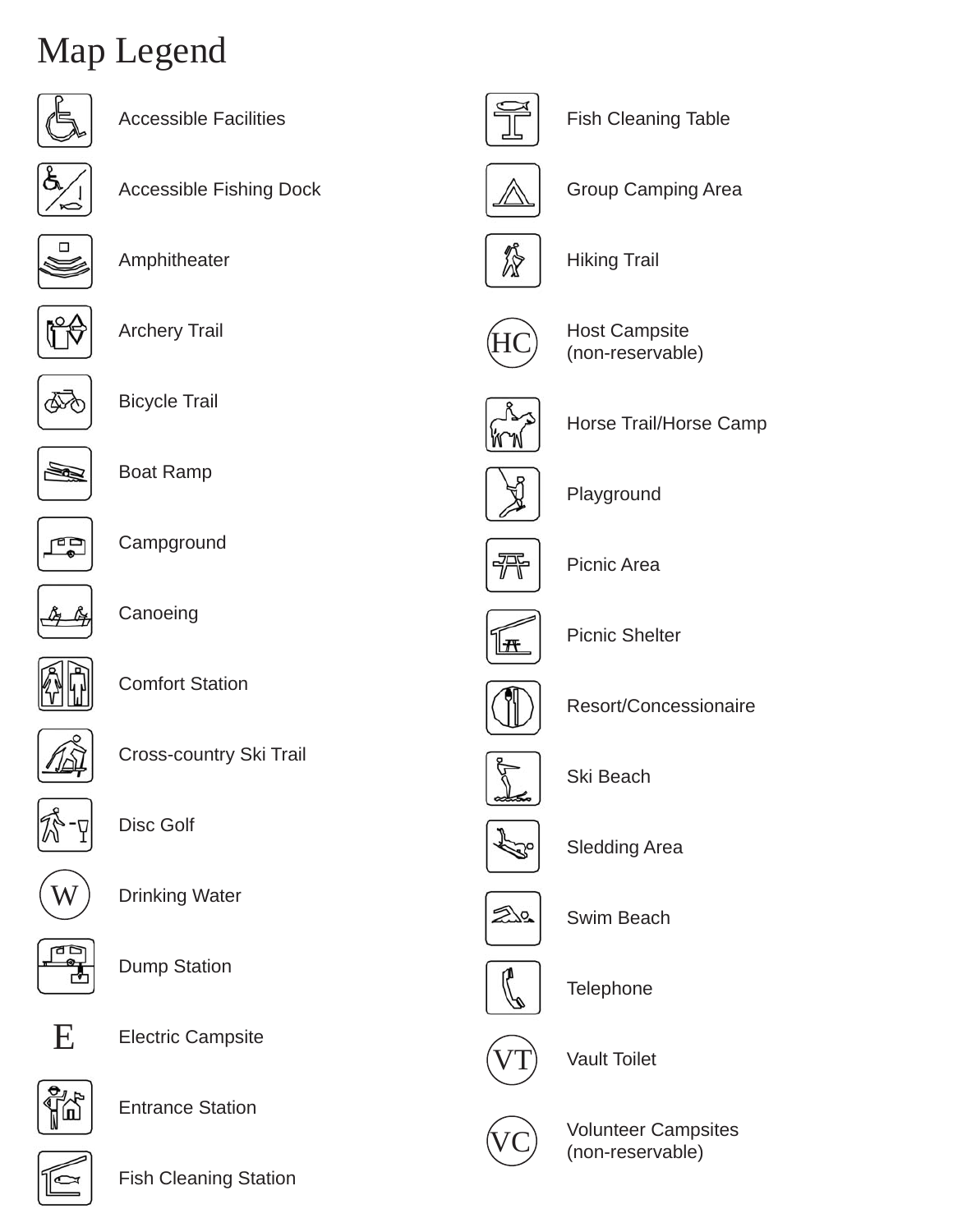# **Beaver Creek Nature Area**

# **Homestead Loop Trail**

**Type of trail:** Hiking, interpretive/viewing nature and interpretive history

**Trail surface:** Gravel/limestone

**Rated:** Easy, appropriate for all ages

**Fee required:** No fee

**Length of trail in miles:** .10 mile

**Location of the trailhead:** Directly southwest of parking lot

**Facilities at or near the trailhead:** Drinking water, toilet, parking and picnic table

**Facilities along the trail:** None

**Will there be interpretive information available:** Yes, interpretive shelter immediately adjacent to trail

**What lodging opportunities are provided IN the park:** None

**Does this trail connect with any other trails:** No

**Nearest facilities for purchasing snacks, sunscreen etc.:** In Brandon, 5.5 miles

**Nearest motels/restaurants OUTSIDE the park:** In Brandon, 5.5 miles

#### **Nearest Chamber of Commerce:**

Brandon Valley Area Chamber of Commerce, Box 182, Brandon, SD 57005, (605) 582-7400

# **Emergency phone numbers:** Ambulance - 911

Sheriff - 911 Fire Department - 911

# **Do most cell phones work on this trail:** Yes

*In 1869, a young newlywed couple named John and Anna Samuelson, walked here from Sioux City, Iowa to homestead this fertile land. Their first home was a sod dugout on one of the nearby hillsides. In 1872, the log cabin was completed and John, Anna and their firstborn daughter moved in. The Samuelson's raised eight children in this log cabin before they moved westward. The solid oak logs give testament to their strength, as now, over one hundred years later, the cabin still stands.*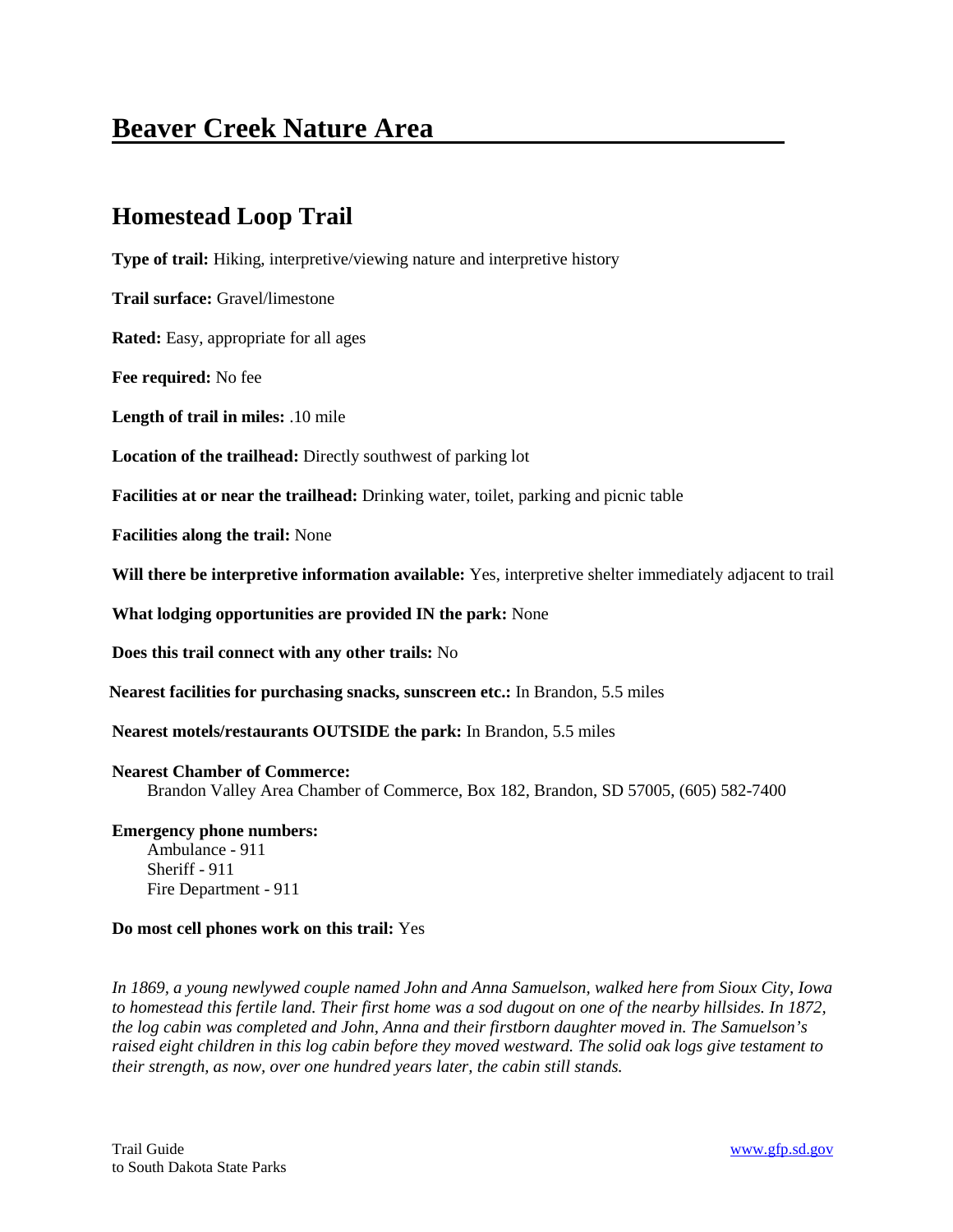# **Beaver Creek Nature Area**

# **Homesteader Nature Trail**

**Type of trail:** Hiking and interpretive/viewing nature **Trail surface:** Dirt **Rated:** Very difficult, extremely hilly, very uneven surface **Fee required:** No fee **Length of trail in miles:** 1.5 miles **Location of the trailhead:** Located east of Homestead Loop – across the bridge **Facilities at or near the trailhead:** Drinking water during warm seasons, toilet, parking and picnic table **Facilities along the trail:** None **Will there be interpretive information available:** No **What lodging opportunities are provided IN the park:** None **Does this trail connect with any other trails:** No **Nearest facilities for purchasing snacks, sunscreen etc.:** In Brandon, 5.5 miles **Nearest motels/restaurants OUTSIDE the park:** In Brandon, 5.5 miles **Nearest Chamber of Commerce:** Brandon Valley Area Chamber of Commerce, Box 182, Brandon, SD 57005, (605) 582-7400

**Emergency phone numbers:** Ambulance - 911 Sheriff - 911 Fire Department - 911

**Do most cell phones work on this trail:** Yes, but there may be some dead spots along the trail.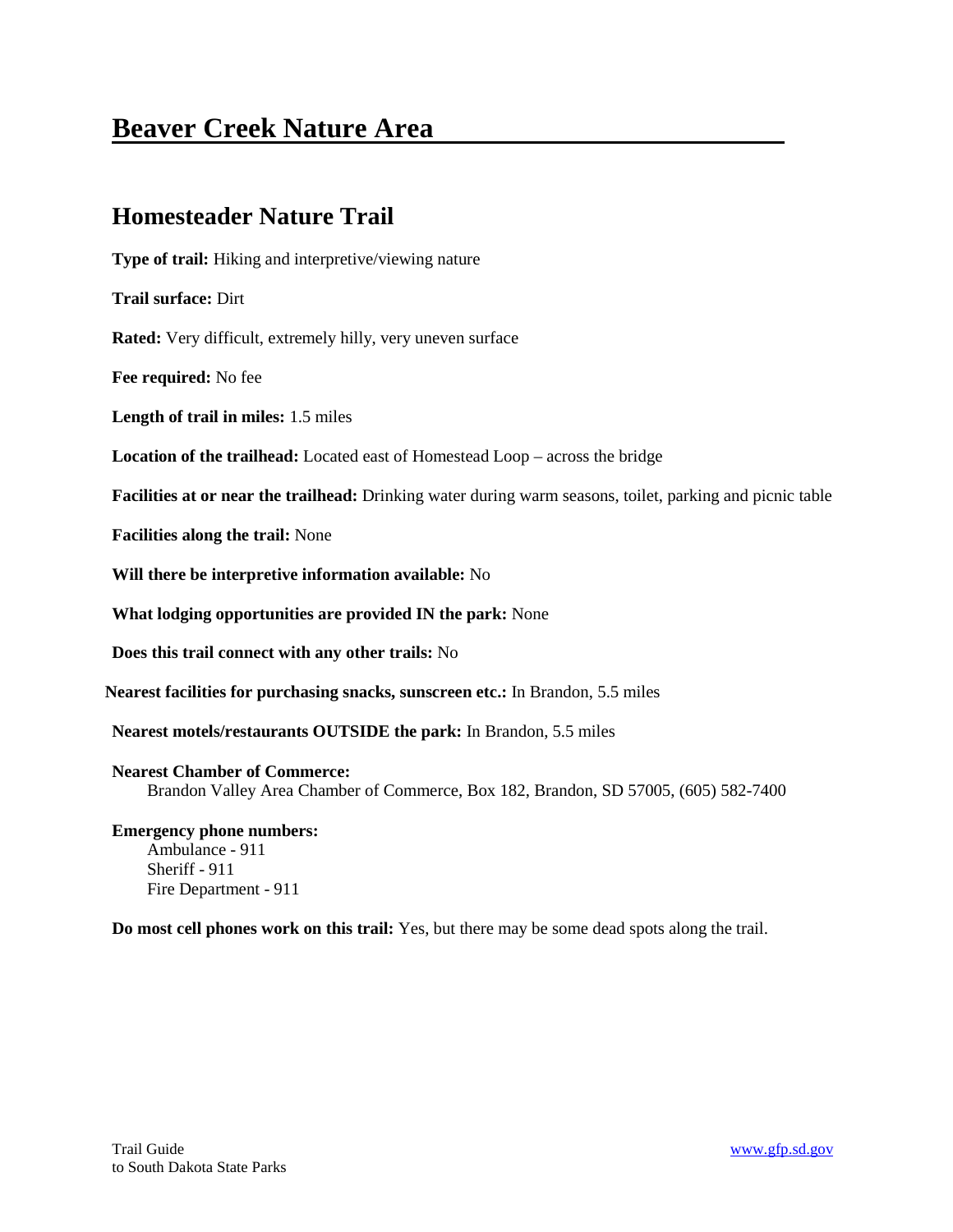# **Beaver Creek Nature Area**

# **Homesteader Nature Trail**

# **Follow the trail along the tilled field edge to the bridge.**

# **BEAVER CREEK**

This bridge crosses Beaver Creek, a typical prairie stream. The creek lazily wanders from its source in Minnesota to four miles west of here where it empties into Split Rock Creek. Along its course it provides habitat for aquatic creatures and food and water for land dwellers. Look at tracks along the muddy banks for clues to recent visitors.

# **WILDLIFE OF BEAVER CREEK**

Beaver Creek offers a varied habitat for wildlife. Animals such as squirrels, woodchucks, rabbits and many small rodents find shelter in the forested hillsides. The creek itself attracts many animals, including raccoons, mink, skunk and sometimes beaver.

The beaver build dams across the stream to create ponds. In doing so, they create their own habitat and provide new habitat for many other creatures. Their webbed tracks and chewed-off trees resembling stubby pencils are sure signs of these natural engineers.

Raccoons find the creek an excellent place to forage, often-finding frogs, crayfish and clams. They prefer their food moist (it aids swallowing) so they give meals a quick dip before eating them.

Whitetail deer graze in the prairie meadows and may be spotted in early morning or late evening. During the heat of the day, the deer find a shady place to rest and chew their cud.

Fox, although shy and elusive, share the prairie meadows and may be glimpsed flushing out rabbits, mice and other small animals. By assuming the role of predator, fox play an important part in maintaining the balance of nature.

# **Cross the bridge and follow the trail to the junction. Stay on the Main Trail and note bank erosion to your right.**

# **EROSION**

While most of the year Beaver Creek is a shallow trickle, spring snowmelt or heavy summer rains can turn it into a raging torrent. Note the tree and plant roots exposed by loss of soil. Many of these trees and plants eventually will be washed into the creek. Destruction of vegetation and poor land management practices outside the nature area have aided the erosion process. The lack of ground cover to absorb runoff leads to heavy flooding, which results in a constantly changing shoreline.

# **Continue along the path and take the Main Trail fork (to the right). Note the lush plant growth on both sides of you. Watch for the large grapevines on your left.**

Watch for **poison ivy** in this part of the forest. The plant has three leaves on each stem. A strong irritant oil found throughout the plant can cause skin irritation when touched.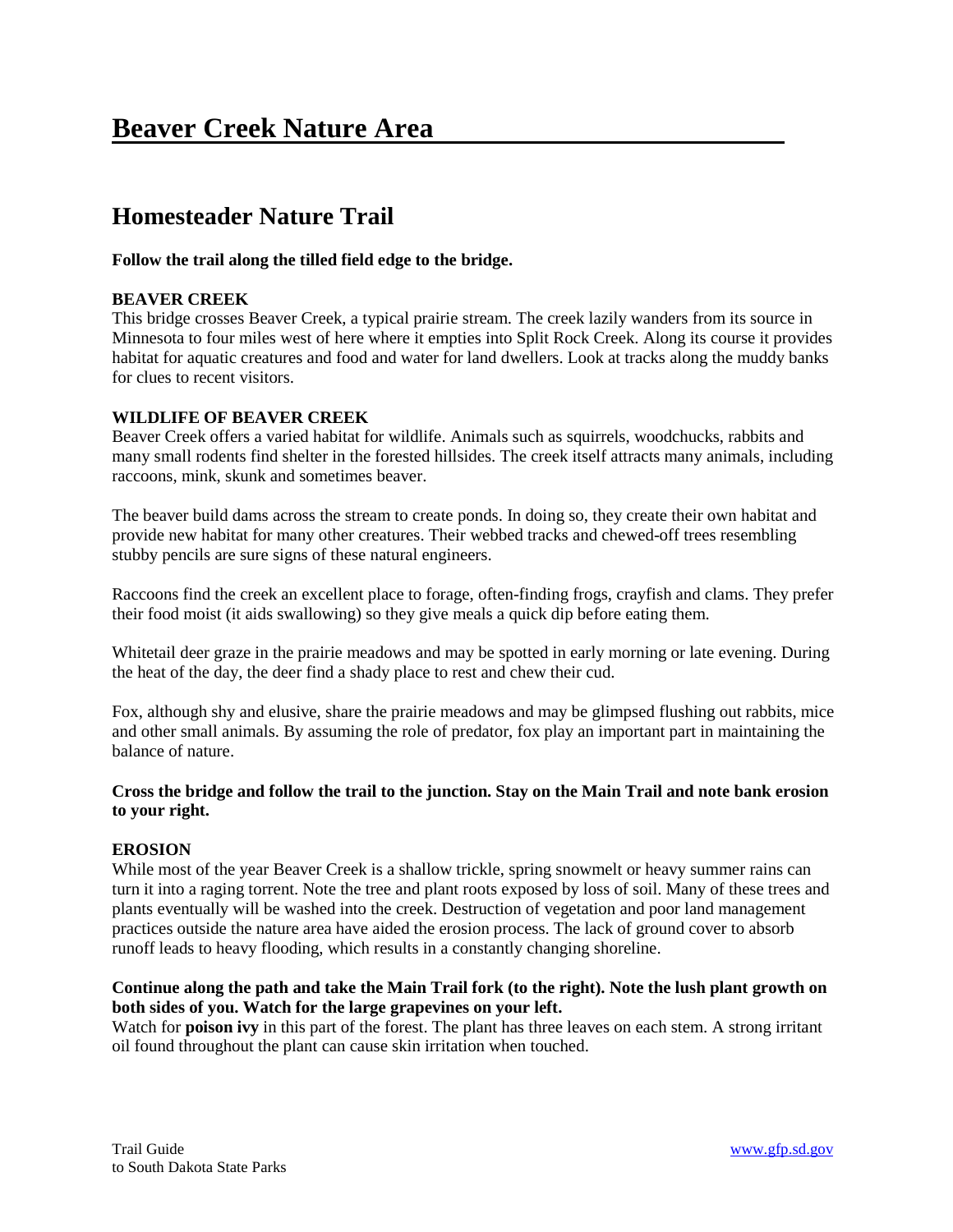#### **GRAPEVINES**

These grapevines are among the largest in South Dakota. Notice the shaggy bark on their tree-like trunks. They are valuable as food and nesting material for many species of birds and animals. Other smaller grapevines are common throughout the nature area. The purple to blackish fruit can be used for juice, jams and jellies.

Also found trailing along the ground or clinging to shrubs and trees are Virginia creeper and moonseed. Virginia creeper is easily identified by its leaves grouped in fives and the fiery red color it turns in fall. Moonseed is distinguished by its lack of tendrils and black fruits powdered with white. These fruits are poisonous.

From here the trail leads up a set of log steps and passes by a small depression in the ground to your left. It was once the Samuelson's dugout shelter.

# **SAMUELSON DUGOUT**

This is the remains of the first home of John and Anna Samuelson. To provide shelter from the sweeping prairie winds, the dugout was carved into the hillside. Bricks of sod were used for the front wall and tree branches for the roof. The door was often a blanket hung over the opening. After collapsing, years of filling in by leaves and sediment has left only this shallow depression in the ground.

### **Ahead are another set of log steps leading through the upland forest, which is dominated by bur oak, elms, hackberry and basswood.**

#### **UPLAND FOREST**

The first tree you will encounter is the linden, or basswood. The smooth grayish bark and lop-sided, heartshaped leaves are key aids in identification. Boiled roots from this tree were of great value for drawing infections from wounds and were widely used by early settlers.

There are also several small hackberry trees along this part of the trail. They are identified by their rough "tire-tread" bark and small dark fruits. The fruits were used as a seasoning by American Indians.

By far the dominant species of tree at Beaver Creek is the bur oak. The tree is easily identified by its deeply lobed leaves and stiff gnarled limbs. The name bur oak is derived from the bur-like cup on the acorn. This nut is a nutritious food for squirrels, deer and some species of songbirds.

Many plants thrive in the shade provided by these trees. Moss, Dutchman's-breeches, crimson columbine and violets are only a few of the plants to be seen. If they are not in bloom, look for other stages of growth such as buds or seed heads.

#### **OTHER FOREST TREES**

Elm, prickly ash and red cedar make up this part of the forest. Elm is distinguished from other trees by its egg-shaped leaves that have coarsely-toothed edges. Some species of elm have leaves whose upper surfaces are rough and resemble sandpaper.

Prickly ash is the only member of the citrus family found in this vicinity. Its lemon-like odor and sharp thorns make it easy to recognize.

Red cedar is the only native evergreen in eastern South Dakota. Unlike other pines, its needles are short and scaly and its cones are blue and berry-like. The "cones" were boiled in water and the resulting brew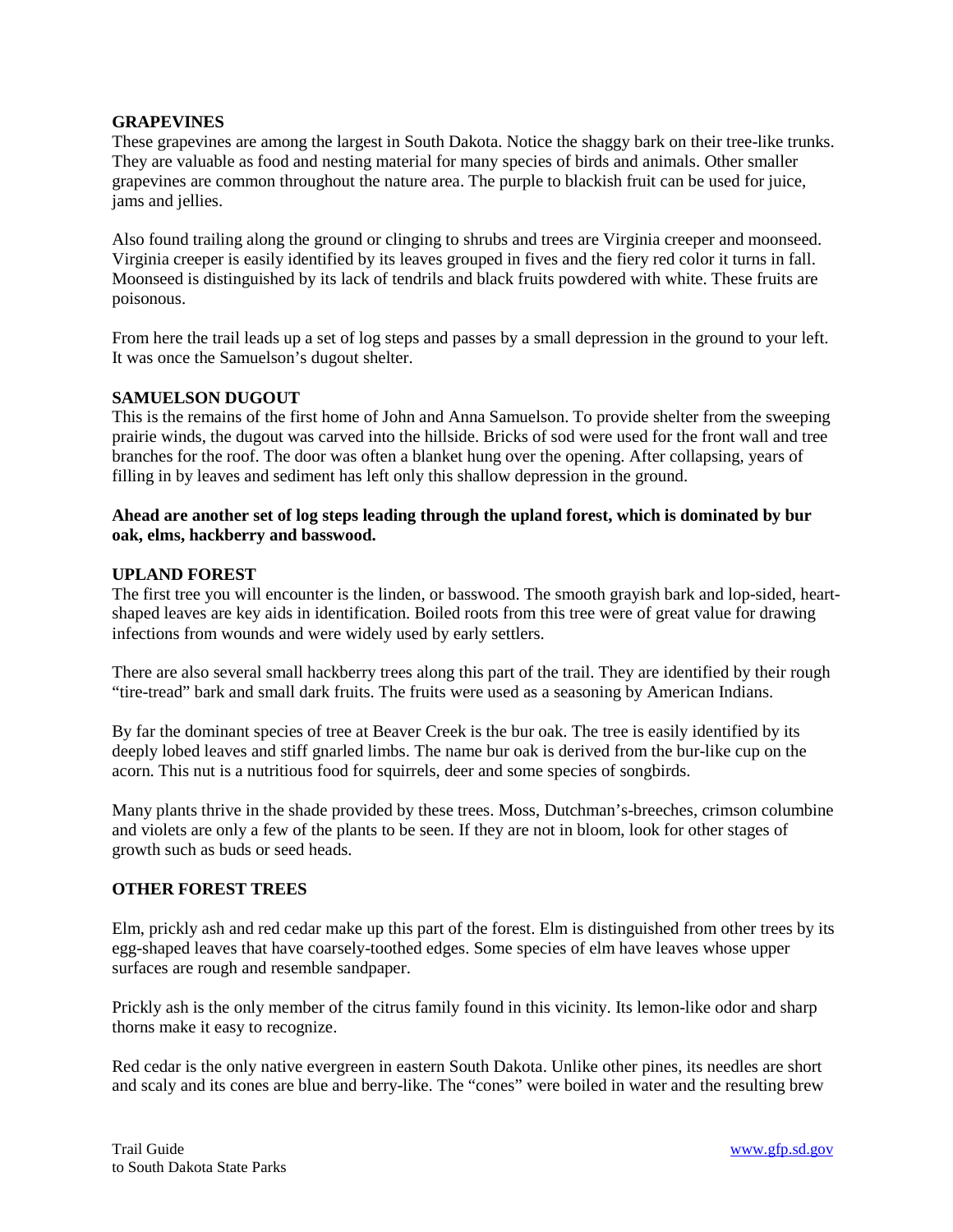was used as a cough remedy by American Indians. The durable, aromatic wood is a favorite for lining closets and chests.

#### **Follow the trail to the open grassland.**

#### **PRAIRIE MEADOW**

This meadow is one of several at Beaver Creek that still has remnant species of original prairie. Many plants have disappeared due to encroachment by nonnative grasses, shrubs and trees, but some prairie flowers as well as grasses can still be seen.

Native prairie grasses are often called warm-season grasses. They grow from midspring to early fall and are characterized by deep root systems and weak horizontal stems called rhizomes.

Nonnative prairie grasses are often called cool-season grasses. They grow from early spring until late fall and are usually dormant during the hot summer months. They have shallow root systems and vigorous sod-forming rhizomes. Kentucky bluegrass and smooth brome are two of the more common species found at Beaver Creek.

# **PRAIRIE GRASSES**

Beaver Creek is in the tallgrass prairie zone where big bluestem, or turkey foot as it is sometimes known, is the dominant species. Big bluestem often grows to a height of eight feet. It is so named because of its large size, bluish color and seed heads that resemble a turkey's foot. Often growing in association with big bluestem is little bluestem. It can reach a height of four feet. Its flattened leaf sheaths and shorter height help to distinguish it from big bluestem.

Indian grass is one of the most beautiful of the native species. Its golden-yellow color and brown seed heads distinguish it from the other grasses. It attains a height of eight feet and is valued as hay.

Switchgrass, also associated with tallgrass prairie, is a frequent dominant of lowlands. Its teardrop-shaped seeds and large flower heads make it easy to pick out.

# **Continue through the meadow, down along the gully and over the hill to the swinging bridge.**

# **A HEALING WORLD**

This gully, which was formed by runoff, is in the process of healing itself. A variety of plants are growing in the bottom, halting erosion there. Erosion along the banks will continue until their slope becomes gentle enough for grasses to reestablish themselves. As moisture conditions change, the cattails and rushes will be replaced by more drought- tolerant plants and trees. This process of plants replacing others as condition change is known as succession.

# **Cross the bridge and follow the trail out of the forest and back to the prairie.**

#### **NATIVE PRAIRIE**

As you walk along through the prairie, note the grasses and the beautiful array of wildflowers. Ahead around the bend, the trail divides pieces of virgin and cultivated soil. The land to the right and has been cropped from many years and now consists mostly of bromegrass and other foreign species.

The slope to the left was too steep to plow, so it displays a wealth of native grasses and wildflowers.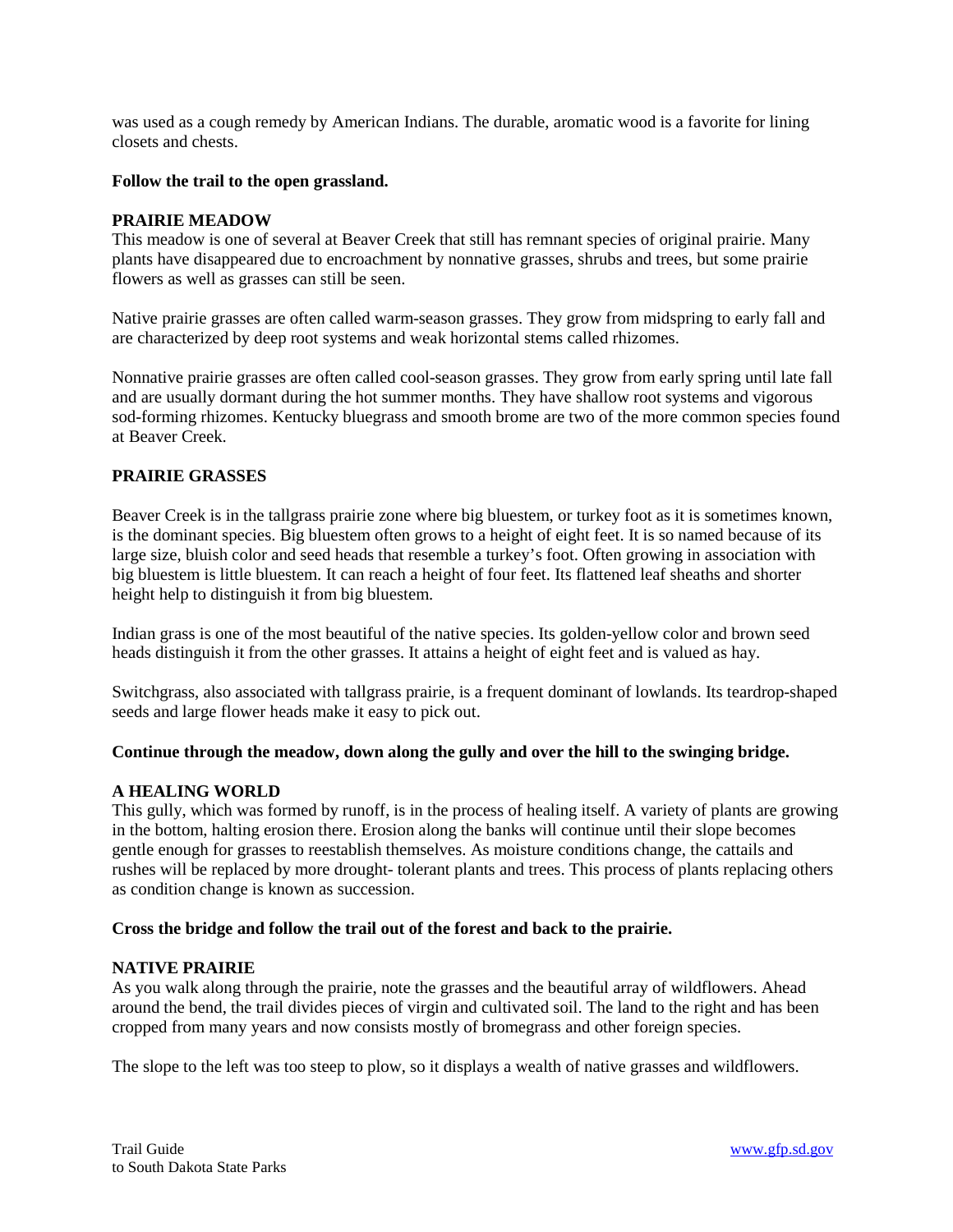Before the plow and fire suppression encouraged nonnative species, wildfire was nature's way of keeping the prairie healthy. Today a program of carefully controlled burns has become a management tool for restoring prairie.

# **PRAIRIE GARDEN**

Throughout the season there is an ever-changing display of wildflowers at Beaver Creek. Pasque, prairie roses, yarrow, sunflowers, meadow anemones and goldenrod are only a few of the many species to be enjoyed. Many were used by American Indians and early settlers as food or medicine. Salsify, yarrow and horsemint were effective antacids. Mullein, cup plant and sunflowers eased the discomforts for colds, while leadplant and pasque gave relief to the pain of arthritis and rheumatism.

Take time to explore the textures and fragrances of all these plants, but leave them for others to enjoy.

#### **Ahead around the bend is a dense thicket of wild plum trees.**

#### **PLUM THICKET**

This dense thicket of plum trees provide a protected habitat for many species of birds. The sharp spines discourage people or predatory animals from disturbing birds that nest here. Grackles and robins especially use these trees for nesting. Many birds as well as animals eat the plums. This thicket, along with the open prairie, the woodlands, and the creek bottom, are types of habitat that support a wide variety of bird life at Beaver Creek.

# **Continue down the hill and along the creek or turn right for a longer hike along the Lowland Forest.**

### **CREEK BOTTOM**

As you overlook the creek, watch for reddish, woody stemmed plants growing in dense clusters. These sandbar willows are usually the first plants to grow on sandbars. Their roots help hold the sand so other trees and plants can grow. Check for tracks of animals and birds that have come to the creek for a drink or to catch a meal.

# **BIRDS OF BEAVER CREEK**

Many types of birds make Beaver Creek their home. Hawks, song sparrows, meadowlarks and pheasants can be found in the prairie meadows where there is abundant food and shelter for nesting. Owls, thrashers, woodpeckers, chickadees and morning doves are just a few of the species that make the woodlands their home. Kingfishers and great blue herons are water birds and spend most of their time near the creek. Each bird has its own method, but both are very successful at catching fish.

Many of the birds of Beaver Creek migrate south for the winter, but a few hardy species such as nuthatches, chickadees, downy woodpeckers and sparrows brighten the winter landscape with their songs and antics.

# **LOWLAND FOREST**

The lowland, or river bottom, forest is dominated by moisture-loving species such as cottonwood, willow, ash and boxelder. All were important to American Indians people.

The cottonwood was considered sacred and selected by some American Indian tribes as the center pole for the Sun Dance ceremony. The tender inner bark fed many American Indian ponies during winter. The flattened leaf stem causes the leaf to dance in the slightest breeze, earning its the name Waga Chun, which means "talking tree." The bark of willows was boiled and the resulting tea was used to relieve headaches and reduce fever. We know today the bark contains salacytic acid, the painkiller used in aspirin.